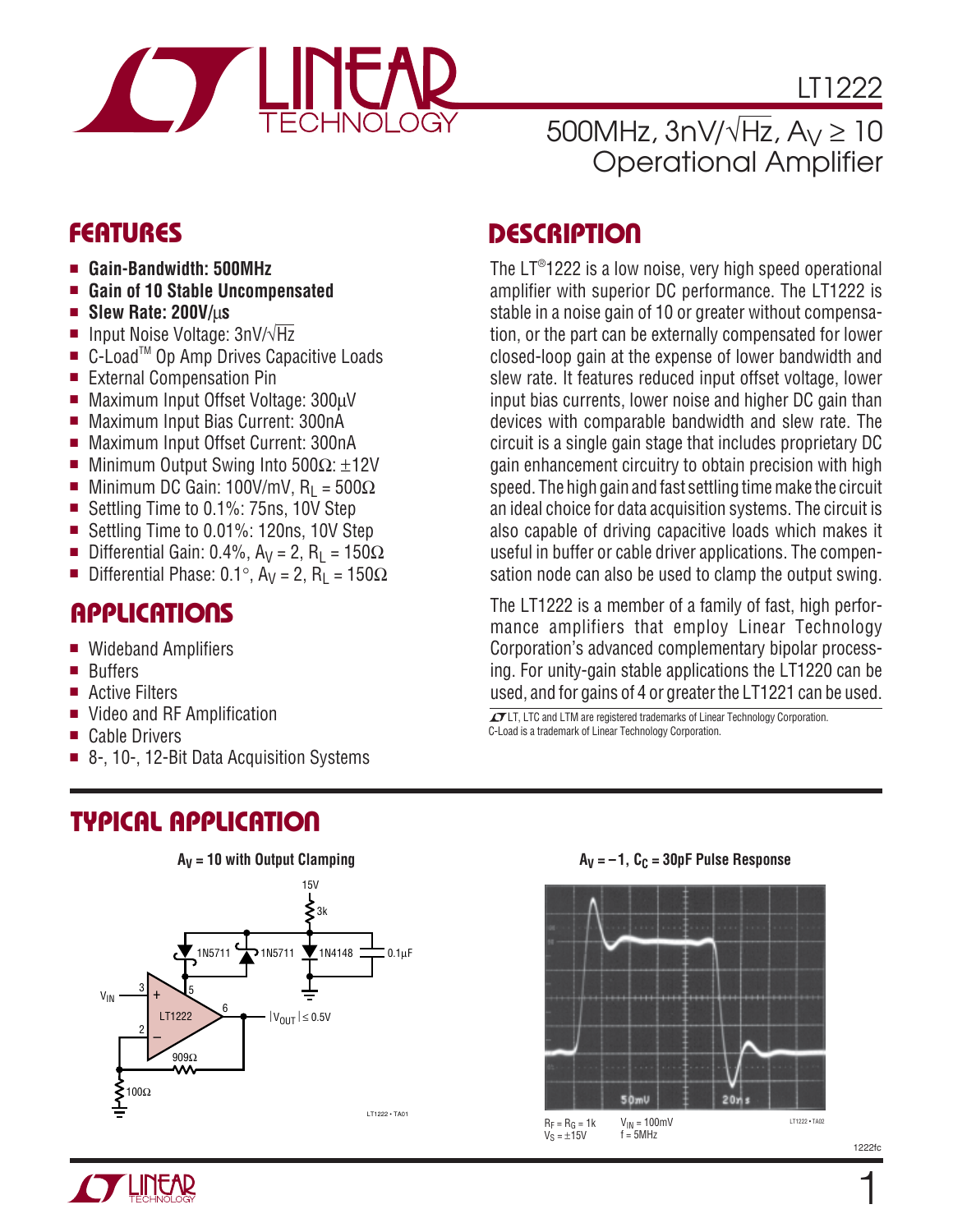### **ABSOLUTE MAXIMUM RATINGS (Note 1)**

| Output Short-Circuit Duration (Note 2)  Indefinite |  |
|----------------------------------------------------|--|
| Specified Temperature Range                        |  |
|                                                    |  |
|                                                    |  |
| LT1222M (OBSOLETE)  -55°C to 125°C                 |  |
|                                                    |  |

| <b>Operating Temperature Range</b>                            |  |
|---------------------------------------------------------------|--|
|                                                               |  |
|                                                               |  |
| LT1222M (OBSOLETE)  -55°C to 125°C                            |  |
| Maximum Junction Temperature (See Below)                      |  |
|                                                               |  |
| Ceramic Package (OBSOLETE)  175°C                             |  |
| Storage Temperature Range $-65^{\circ}$ C to 150 $^{\circ}$ C |  |
| Lead Temperature (Soldering, 10 sec) 300°C                    |  |

# **PACKAGE/ORDER INFORMATION**



Consult LTC Marketing for parts specified with wider operating temperature ranges.

### **ELECTRICAL CHARACTERISTICS**  $T_A = 25^\circ \text{C}$ ,  $V_S = \pm 15 \text{V}$ ,  $V_{\text{CM}} = 0 \text{V}$ , unless otherwise specified.

| <b>SYMBOL</b>          | <b>PARAMETER</b>                                                 | <b>CONDITIONS</b>                                    | MIN | <b>TYP</b>  | <b>MAX</b> | <b>UNITS</b>    |
|------------------------|------------------------------------------------------------------|------------------------------------------------------|-----|-------------|------------|-----------------|
| $V_{OS}$               | Input Offset Voltage                                             | (Note 4)                                             |     | 100         | 300        | μV              |
| $\frac{I_{OS}}{I}$     | Input Offset Current                                             |                                                      |     | 100         | 300        | nA              |
| $\overline{P}$         | Input Bias Current                                               |                                                      |     | 100         | 300        | nA              |
| ${\bf e}_n$            | Input Noise Voltage                                              | $f = 10kHz$                                          |     | 3           |            | $nV/\sqrt{Hz}$  |
| $I_{\Pi}$              | Input Noise Current                                              | $f = 10kHz$                                          |     | 2           |            | $pA/\sqrt{Hz}$  |
| $R_{IN}$               | Input Resistance                                                 | $V_{CM} = \pm 12V$<br>Differential                   | 20  | 45<br>12    |            | $M\Omega$<br>kΩ |
| $C_{\text{IN}}$        | Input Capacitance                                                |                                                      |     | 2           |            | рF              |
|                        | Input Voltage Range (Positive)<br>Input Voltage Range (Negative) |                                                      | 12  | 14<br>$-13$ | $-12$      | V<br>V          |
| <b>CMRR</b>            | Common Mode Rejection Ratio                                      | $V_{CM} = \pm 12V$                                   | 100 | 120         |            | dB              |
| <b>PSRR</b>            | Power Supply Rejection Ratio                                     | $V_S = \pm 5V$ to $\pm 15V$                          | 98  | 110         |            | dB              |
| A <sub>VOL</sub>       | Large-Signal Voltage Gain                                        | $V_{OIII} = \pm 10V$ , R <sub>1</sub> = 500 $\Omega$ | 100 | 200         |            | V/mV            |
| <b>V<sub>OUT</sub></b> | <b>Output Swing</b>                                              | $R_1 = 500\Omega$                                    | 12  | 13          |            | $\pm V$         |
| $I_{OUT}$              | <b>Output Current</b>                                            | $V_{\text{OUT}} = \pm 12V$                           | 24  | 26          |            | mA              |
| SR                     | <b>Slew Rate</b>                                                 | (Note 5)                                             | 150 | 200         |            | $V/\mu s$       |
|                        | <b>Full Power Bandwidth</b>                                      | 10V Peak (Note 6)                                    |     | 3.2         |            | <b>MHz</b>      |
| GBW                    | Gain-Bandwidth                                                   | $f = 1$ MHz                                          |     | 500         |            | <b>MHz</b>      |
|                        |                                                                  |                                                      |     |             |            | 1222fc          |

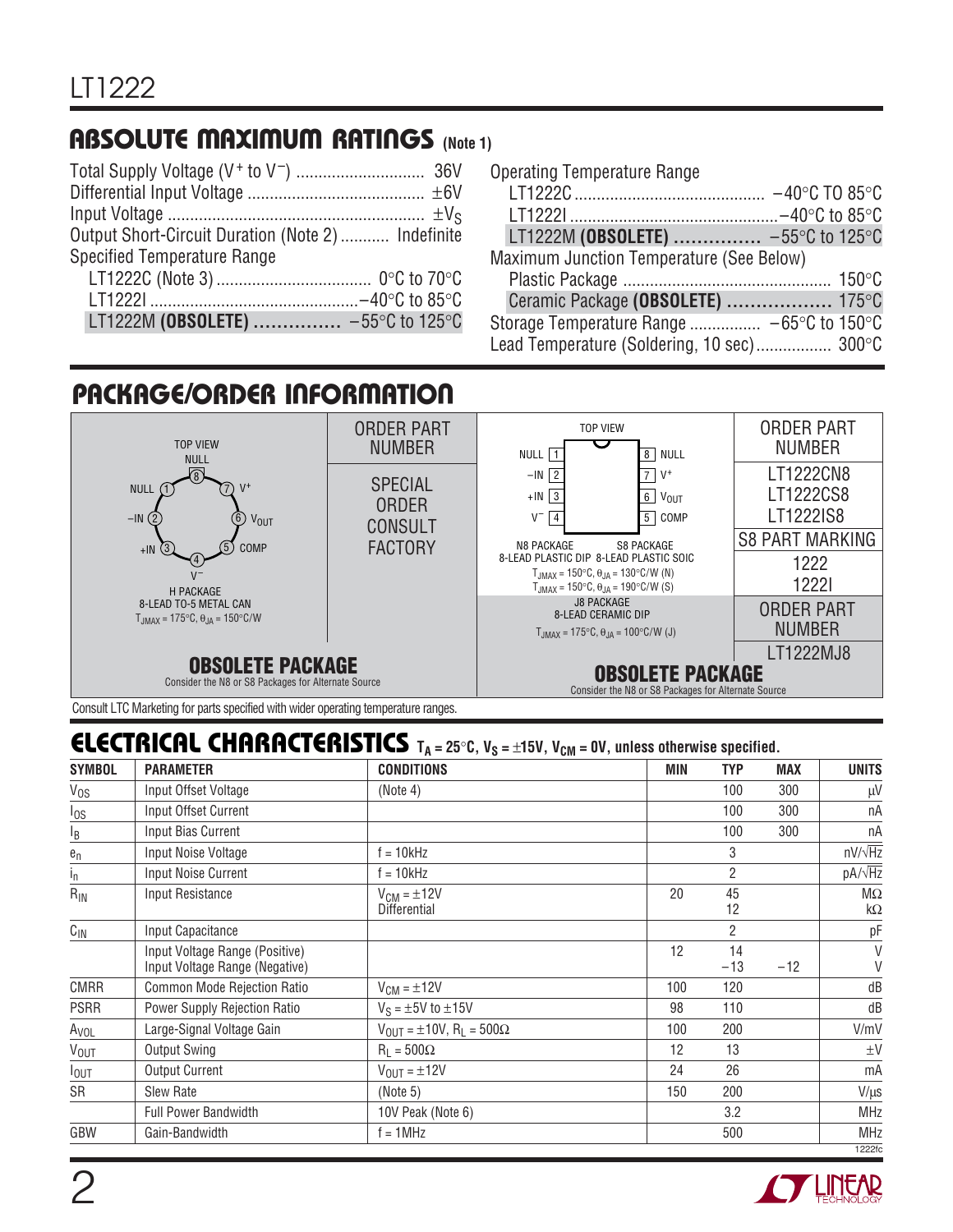### **ELECTRICAL CHARACTERISTICS**  $V_S = \pm 15V$ ,  $T_A = 25^\circ$ C,  $V_{CM} = 0V$ , unless otherwise specified.

| <b>SYMBOL</b>          | <b>PARAMETER</b>         | <b>CONDITIONS</b>                                                                                                                     | <b>TYP</b><br><b>MAX</b><br>MIN | <b>UNITS</b>                   |
|------------------------|--------------------------|---------------------------------------------------------------------------------------------------------------------------------------|---------------------------------|--------------------------------|
| $t_r, t_f$             | Rise Time, Fall Time     | $A_V = 10$ , 10% to 90%, 0.1V                                                                                                         | 2.4                             | ns                             |
|                        | Overshoot                | $A_V = 10, 0.1V$                                                                                                                      | 43                              | $\frac{0}{0}$                  |
|                        | <b>Propagation Delay</b> | $A_V = 10$ , 50% $V_{IN}$ to 50% $V_{OUIT}$ , 0.1V                                                                                    | 5.2                             | ns                             |
| $\mathfrak{t}_{\rm s}$ | <b>Settling Time</b>     | 10V Step, 0.1%<br>10V Step, 0.01%                                                                                                     | 75<br>120                       | ns<br>ns                       |
|                        | Differential Gain        | $A_V = 2$ , $C_C = 50pF$ , f = 3.58MHz, $R_1 = 150\Omega$ (Note 7)<br>$A_V = 10$ , $C_C = 0pF$ , $f = 3.58 MHz$ , $R_L = 1k$ (Note 7) | 0.40<br>0.15                    | $\frac{0}{0}$<br>$\frac{0}{0}$ |
|                        | Differential Phase       | $A_V = 2$ , $C_C = 50pF$ , f = 3.58MHz, $R_1 = 150\Omega$ (Note 7)<br>$A_V = 10$ , $C_C = 0pF$ , $f = 3.58 MHz$ , $R_L = 1k$ (Note 7) | 0.10<br>0.01                    | <b>DEG</b><br>DEG              |
| $R_0$                  | Output Resistance        | $A_V = 10$ , $f = 1 MHz$                                                                                                              | 0.1                             | Ω                              |
| $I_{\rm S}$            | <b>Supply Current</b>    |                                                                                                                                       | 10.5                            | mA                             |

The  $\bullet$  denotes the specifications which apply over the temperature range 0°C ≤ T<sub>A</sub> ≤ 70°C, otherwise specifications are at T<sub>A</sub> = 25°C.  $V_S = \pm 15V$ ,  $V_{CM} = 0V$ , unless otherwise specified.

| <b>SYMBOL</b>           | <b>PARAMETER</b>             | <b>CONDITIONS</b>                                          |  | MIN | <b>TYP</b> | <b>MAX</b> | <b>UNITS</b> |
|-------------------------|------------------------------|------------------------------------------------------------|--|-----|------------|------------|--------------|
| $V_{OS}$                | Input Offset Voltage         | (Note 4)                                                   |  |     | 100        | 600        | $\mu$ V      |
|                         | Input $V_{OS}$ Drift         |                                                            |  |     | 5          |            | µV/°C        |
| $I_{OS}$                | Input Offset Current         |                                                            |  |     | 100        | 400        | nA           |
| $I_B$                   | Input Bias Current           |                                                            |  |     | 100        | 400        | nA           |
| <b>CMRR</b>             | Common Mode Rejection Ratio  | $V_{CM} = \pm 12V$                                         |  | 100 | 120        |            | dB           |
| <b>PSRR</b>             | Power Supply Rejection Ratio | $V_S = \pm 5V$ to $\pm 15V$                                |  | 98  | 110        |            | dB           |
| A <sub>VOL</sub>        | Large-Signal Voltage Gain    | $V_{\text{OUT}} = \pm 10V$ , R <sub>L</sub> = 500 $\Omega$ |  | 100 | 200        |            | V/mV         |
| <b>VOUT</b>             | Output Swing                 | $R_1 = 500\Omega$                                          |  | 12  | 13         |            | $\pm V$      |
| $I_{OUT}$               | <b>Output Current</b>        | $V_{\text{OUT}} = \pm 12V$                                 |  | 24  | 26         |            | mA           |
| SR                      | <b>Slew Rate</b>             | (Note 5)                                                   |  | 150 | 200        |            | $V/\mu s$    |
| $\mathsf{I}_\mathsf{S}$ | <b>Supply Current</b>        |                                                            |  |     | 8          | 11         | mA           |

**The** ● **denotes the specifications which apply over the temperature range –55**°**C** ≤ **TA** ≤ **125**°**C for LT1222M, –40**°**C** ≤ **TA** ≤ **85**°**C for** LT1222I, otherwise specifications are at T<sub>A</sub> = 25°C. V<sub>S</sub> =  $\pm$ 15V, V<sub>CM</sub> = 0V, unless otherwise specified.

| <b>SYMBOL</b>           | <b>PARAMETER</b>             | <b>CONDITIONS</b>                                          | MIN      | <b>TYP</b> | <b>MAX</b> | <b>UNITS</b>       |
|-------------------------|------------------------------|------------------------------------------------------------|----------|------------|------------|--------------------|
| $V_{OS}$                | Input Offset Voltage         | (Note 4)                                                   |          | 100        | 600        | $\mu$ V            |
|                         | Input $V_{OS}$ Drift         |                                                            |          | 5          |            | µV/°C              |
| $I_{OS}$                | Input Offset Current         |                                                            |          | 100        | 800        | nA                 |
| l <sub>B</sub>          | Input Bias Current           |                                                            |          | 100        | 1000       | nA                 |
| <b>CMRR</b>             | Common Mode Rejection Ratio  | $V_{CM} = \pm 12V$                                         | 98       | 120        |            | dB                 |
| <b>PSRR</b>             | Power Supply Rejection Ratio | $V_S = \pm 5V$ to $\pm 15V$                                | 98       | 110        |            | dB                 |
| A <sub>VOL</sub>        | Large-Signal Voltage Gain    | $V_{\text{OUT}} = \pm 10V$ , R <sub>L</sub> = 500 $\Omega$ | 50       | 200        |            | V/mV               |
| <b>VOUT</b>             | Output Swing                 | $R_1 = 500\Omega$<br>$R1 = 1k$                             | 10<br>12 | 13<br>13   |            | $\pm V$<br>$\pm$ V |
| $I_{\text{OUT}}$        | <b>Output Current</b>        | $V_{OUIT} = \pm 10V$<br>$V_{\text{OUT}} = \pm 12V$         | 20<br>12 | 26<br>13   |            | mA<br>mA           |
| SR                      | <b>Slew Rate</b>             | (Note 5)                                                   | 110      | 200        |            | $V/\mu s$          |
| $\mathsf{I}_\mathsf{S}$ | <b>Supply Current</b>        |                                                            |          | 8          | 11         | mA                 |

**Note 1:** Stresses beyond those listed under Absolute Maximum Ratings may cause permanent damage to the device. Exposure to any Absolute Maximum Rating condition for extended periods may affect device reliability and lifetime. **Note 2:** A heat sink may be required when the output is shorted indefinitely.

guaranteed to meet the extended temperature limits.

**Note 4:** Input offset voltage is pulse tested and is exclusive of warm-up drift. **Note 5:** Slew rate is measured between  $\pm$ 10V on an output swing of  $\pm$ 12V.

**Note 6:** FPBW =  $\text{SR}/2\pi\text{V}_P$ .

**Note 3:** The LT1222C is guaranteed to meet specified performance from 0°C to 70°C and is designed, characterized and expected to meet these extended temperature limits, but is not tested at –40°C and 85°C. The LT1222I is

**Note 7:** Differential Gain and Phase are tested with five amps in series. Attenuators of 1/Gain are used as loads.

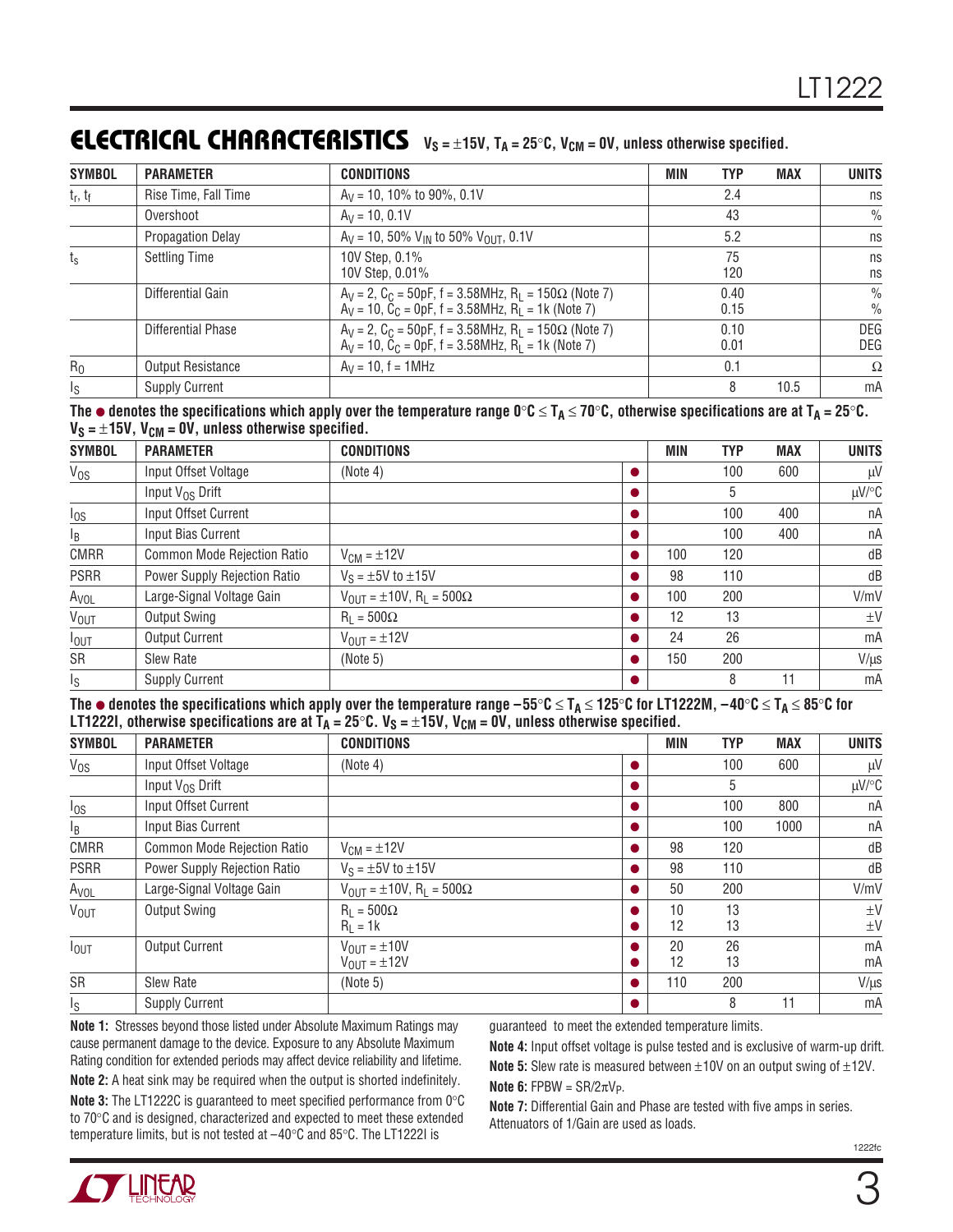4

# **TYPICAL PERFORMANCE CHARACTERISTICS W U**



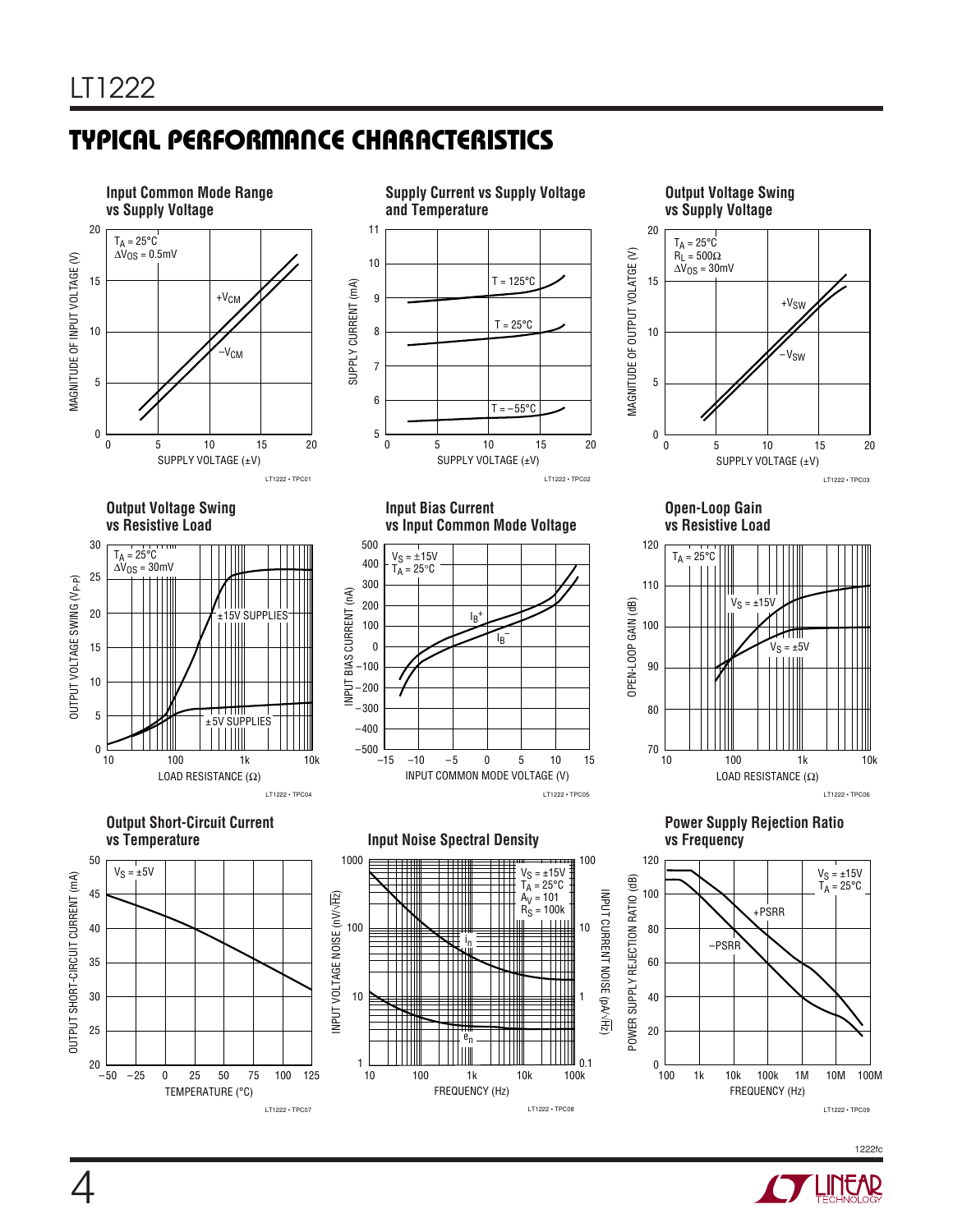# **TYPICAL PERFORMANCE CHARACTERISTICS W U**



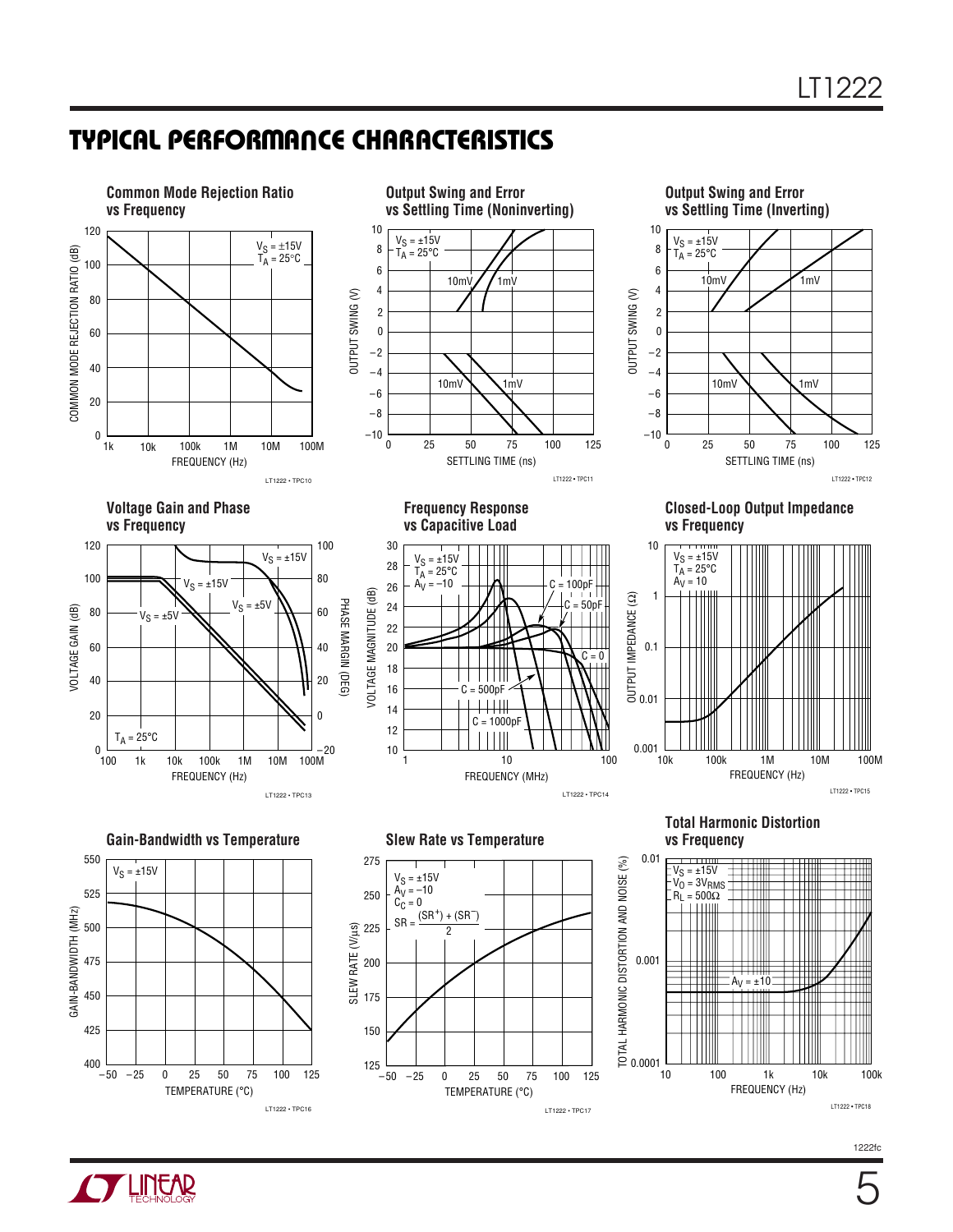# **TYPICAL PERFORMANCE CHARACTERISTICS W U**



 $R_F = 909\Omega$   $V_S = \pm 15V$  $R_G = 100\Omega$  V<sub>IN</sub> = 20mV





### **Small Signal, AV = 10 Large Signal, AV = 10**



 ${\sf f}$  = 5MHz  $^{\sf L}$   $^{\sf L}$  1222 • tpc19  $^{\sf L}$   ${\sf R}_{\sf F}$  = 909 $\Omega$   ${\sf V}_{\sf S}$  =  $\pm 15{\sf V}$   $^{\sf f}$  = 2MHz  $^{\sf L}$   $^{\sf L}$ 1222 • tpc20  $R_G = 100\Omega$   $V_{IN} = 2V$ 

**Large Signal,**  $A_V = -10$ 



Large Signal,  $A_V = 10$ ,  $C_1 = 10,000pF$ 



 $R_F$  = 909Ω  $V_S$  =  $\pm$ 15V f = 20kHz  $R_G = 100\Omega$   $V_{IN} = 2V$ 

### **Small Signal, AV = –10,**  $C_1 = 1,000pF$



 $R_F = 1k$  $R_G$  = 100Ω (75)  $V_{IN}$  = 15mV

# **APPLICATIONS INFORMATION U W U U**

The LT1222 is stable in noise gains of 10 or greater and may be inserted directly into HA2520/2/5, HA2541/2/4, AD817, AD847, EL2020, EL2044 and LM6361 applications, provided that the nulling circuitry is removed and the amplifier configuration has a high enough noise gain. The suggested nulling circuit for the LT1222 is shown in the following figure.





### **Layout and Passive Components**

1222fc The LT1222 amplifier is easy to apply and tolerant of less than ideal layouts. For maximum performance (for example, fast settling time) use a ground plane, short lead lengths and RF-quality bypass capacitors (0.01μF to 0.1μF). For high drive current applications use low ESR bypass capacitors ( $1\mu$ F to  $10\mu$ F tantalum). Sockets should be avoided when maximum frequency performance is required. For more details see Design Note 50. Feedback resistors greater than 5k are not recommended because a pole is formed with the input capacitance which can cause peaking or oscillations. Stray capacitance on Pin 5 should be minimized. Bias current cancellation circuitry is employed on the inputs of the LT1222 so the input bias current and input offset current have identical specifications. For this reason, matching the impedance on the inputs to reduce bias current errors is not necessary.

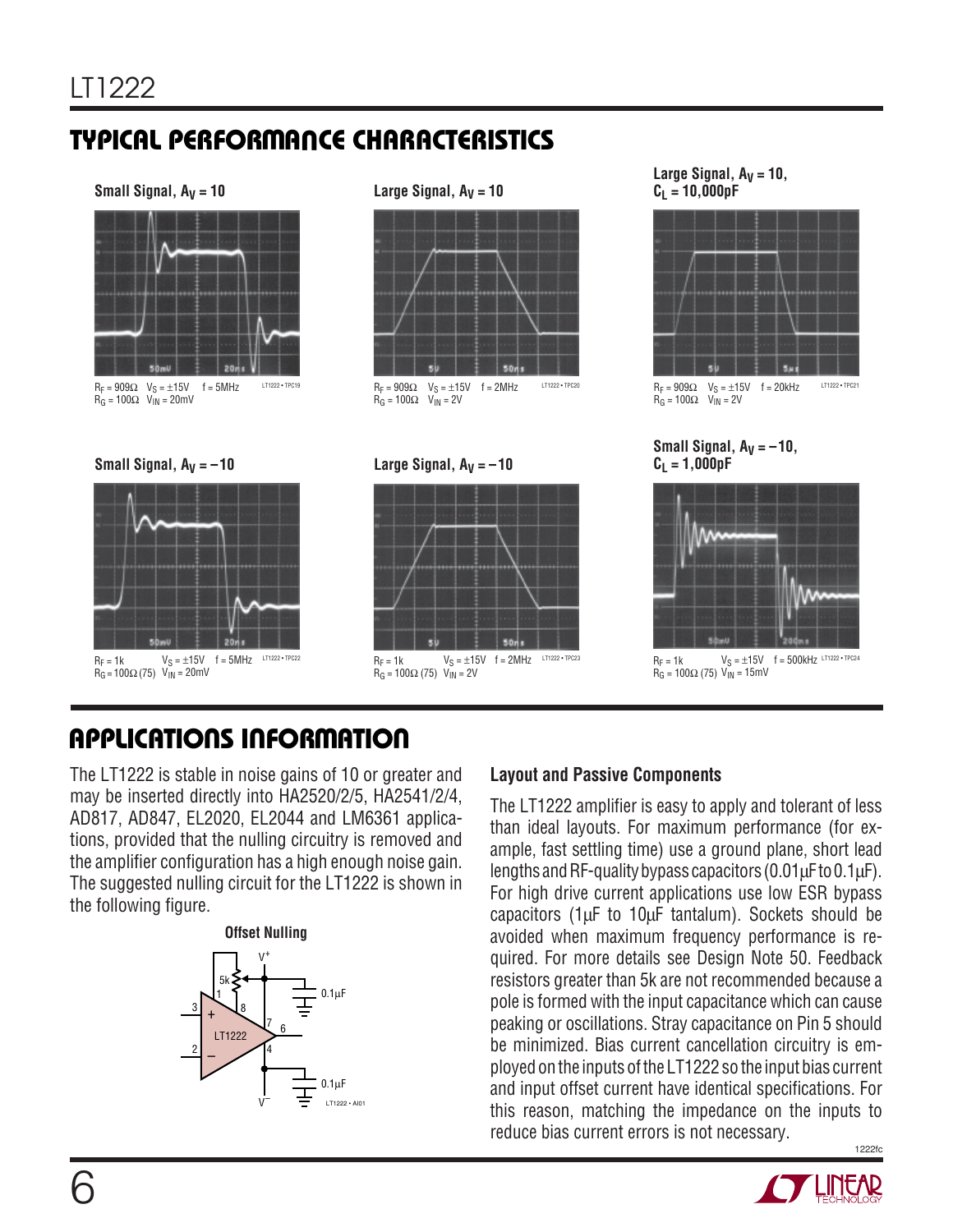### **APPLICATIONS INFORMATION U W U U**

### **Output Clamping**

Access to the internal compensation node at Pin 5 allows the output swing of the LT1222 to be clamped. An example is shown on the first page of this data sheet. The compensation node is approximately one diode drop above the output and can source or sink 1.2mA. Back-to-back Schottky diodes clamp Pin 5 to a diode drop above ground so the output is clamped to  $\pm 0.5V$  (the drop of the Schottkys at 1.2mA). The diode reference is bypassed for good AC response. This circuit is useful for amplifying the voltage at false sum nodes used in settling time measurements.

### **Capacitive Loading**

The LT1222 is stable with capacitive loads. This is accomplished by sensing the load induced output pole and adding compensation at the amplifier gain node. As the capacitive load increases, both the bandwidth and phase margin decrease. There will be peaking in the frequency domain as shown in the curve of Frequency Response vs Capacitive Load. The small-signal transient response will have more overshoot as shown in the photo of the small-signal response with 1000pF load. The large-signal response with a 10,000pF load shows the output slew rate being limited to 4V/μs by the short-circuit current. The LT1222 can drive coaxial cable directly, but for best pulse fidelity a resistor of value equal to the characteristic impedance of the cable (i.e.,  $75\Omega$ ) should be placed in series with the output. The other end of the cable should be terminated with the same value resistor to ground.

### **Compensation**

The LT1222 has a typical gain-bandwidth product of 500MHz which allows it to have wide bandwidth in high gain configurations (i.e., in a gain of 100, it will have a bandwidth of about 5MHz). For added flexibility the amplifier frequency response may be adjusted by adding capacitance from Pin 5 to ground. The compensation capacitor

may be used to reduce overshoot, to allow the amplifier to be used in lower noise gains, or simply to reduce bandwidth. Table 1 shows gain and compensation capacitor vresus –3dB bandwidth, maximum frequency peaking and small-signal overshoot.

| . .<br>×<br>۰,<br>٠ |  |
|---------------------|--|
|---------------------|--|

| Α <sub>V</sub> | $C_C(pF)$    | $f_{-3dB}$ (MHz) | <b>Max Peaking (dB)</b> | Overshoot (%)  |
|----------------|--------------|------------------|-------------------------|----------------|
| $-1$           | 30           | 99               | 4.2                     | 36             |
| $-1$           | 50           | 70               | 0.9                     | 13             |
| $-1$           | 82           | 32               | 0                       | 0              |
| $-1$           | 150          | 13               | 0                       | 0              |
| 5              | 10           | 140              | 3.8                     | 35             |
| 5              | 20           | 100              | 0                       | 5              |
| $\overline{5}$ | 30           | 34               | 0                       | 1              |
| 5              | 50           | 15               | 0                       | 0              |
| 10             | 0            | 150              | 9.5                     | 45             |
| 10             | 5            | 111              | 0.2                     | 10             |
| 10             | 10           | 40               | 0                       | $\overline{c}$ |
| 10             | 20           | 17               | 0                       | $\pmb{0}$      |
| 20             | $\mathbf{0}$ | 82               | 0.1                     | 10             |
| 20             | 5            | 24               | 0                       | 0              |
| 20             | 10           | 14               | 0                       | 0              |
|                |              |                  |                         |                |

For frequencies < 10MHz the frequency response of the amplifier is approximately:

f =  $1/[2\pi \cdot 53\Omega \cdot (C_C + 6pF) \cdot (Noise Gain)]$ 

The slew rate is affected as follows:

 $SR = 1.2mA/(C_C + 6pF)$ 

An example would be a gain of –10 (noise gain of 11) and  $C_C$  = 20pF which has 10.5MHz bandwidth and 46V/ $\mu$ s slew rate. It should be noted that the LT1222 is not stable in  $A_V = 1$  unless  $C_C = 50pF$  and a 1k resistor is used as the feedback resistor. The 1k and input capacitance increase the noise gain at frequency to aid stability.

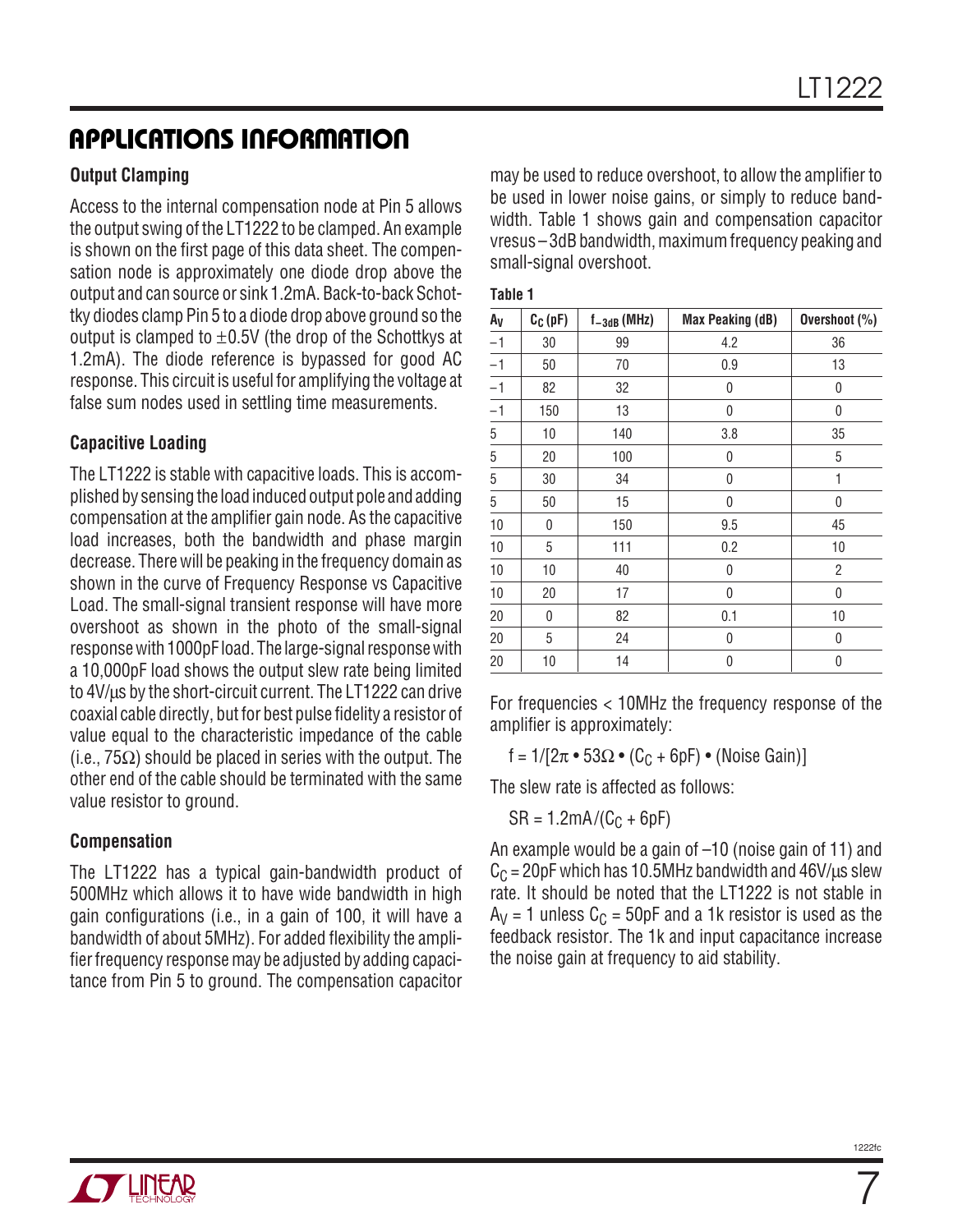# **TYPICAL APPLICATIONS NU**



**Two Op Amp Instrumemtation Amplifier**



## **SIMPLIFIED SCHEMATIC**



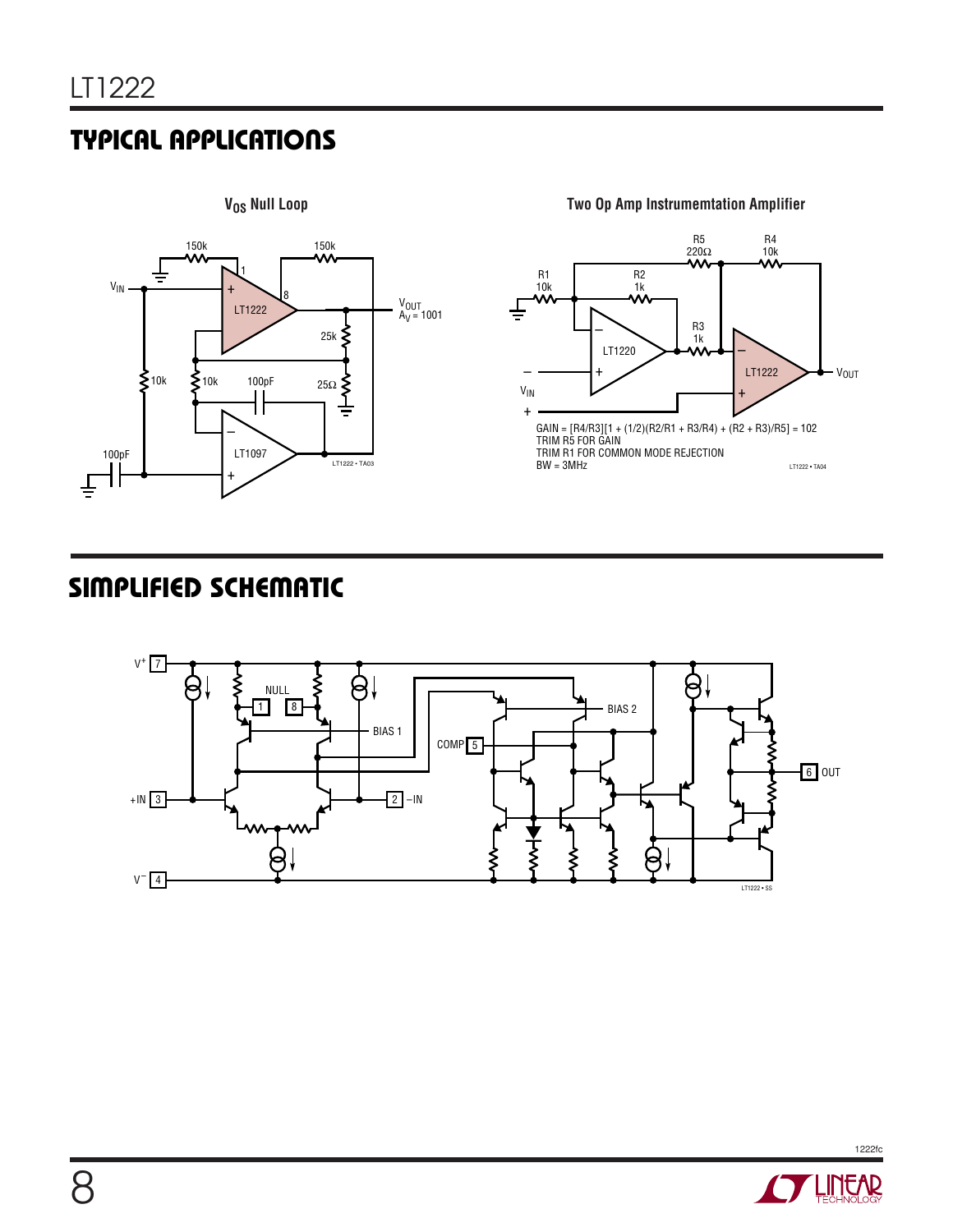### **PACKAGE DESCRIPTION U**

**THIRAD** 



1222fc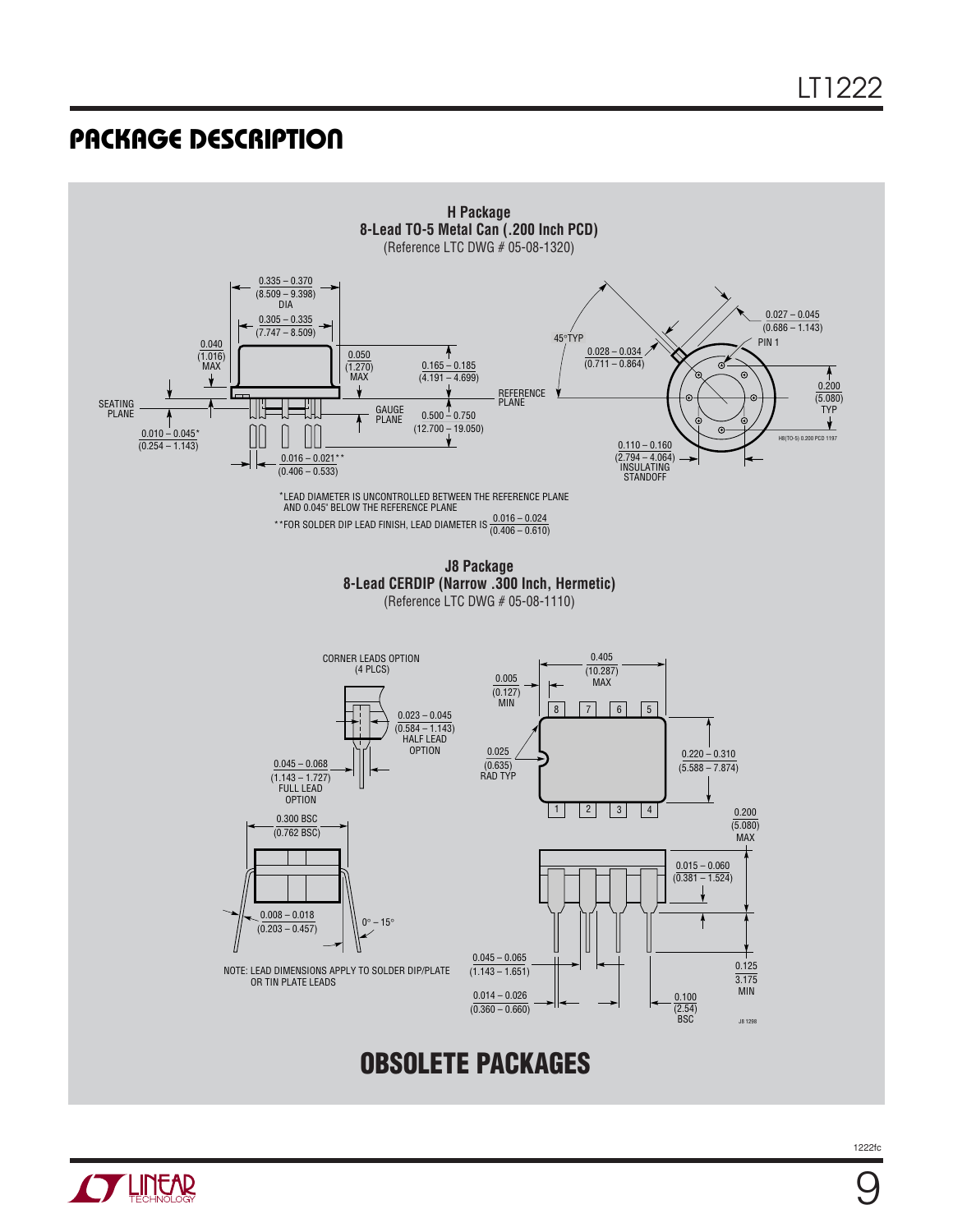### **PACKAGE DESCRIPTION U**

**N8 Package 8-Lead PDIP (Narrow .300 Inch)** (Reference LTC DWG  $# 05-08-1510)$ 



NOTE:<br>1. DIMENSIONS ARE MILLIMETERS

\*THESE DIMENSIONS DO NOT INCLUDE MOLD FLASH OR PROTRUSIONS. MOLD FLASH OR PROTRUSIONS SHALL NOT EXCEED .010 INCH (0.254mm)

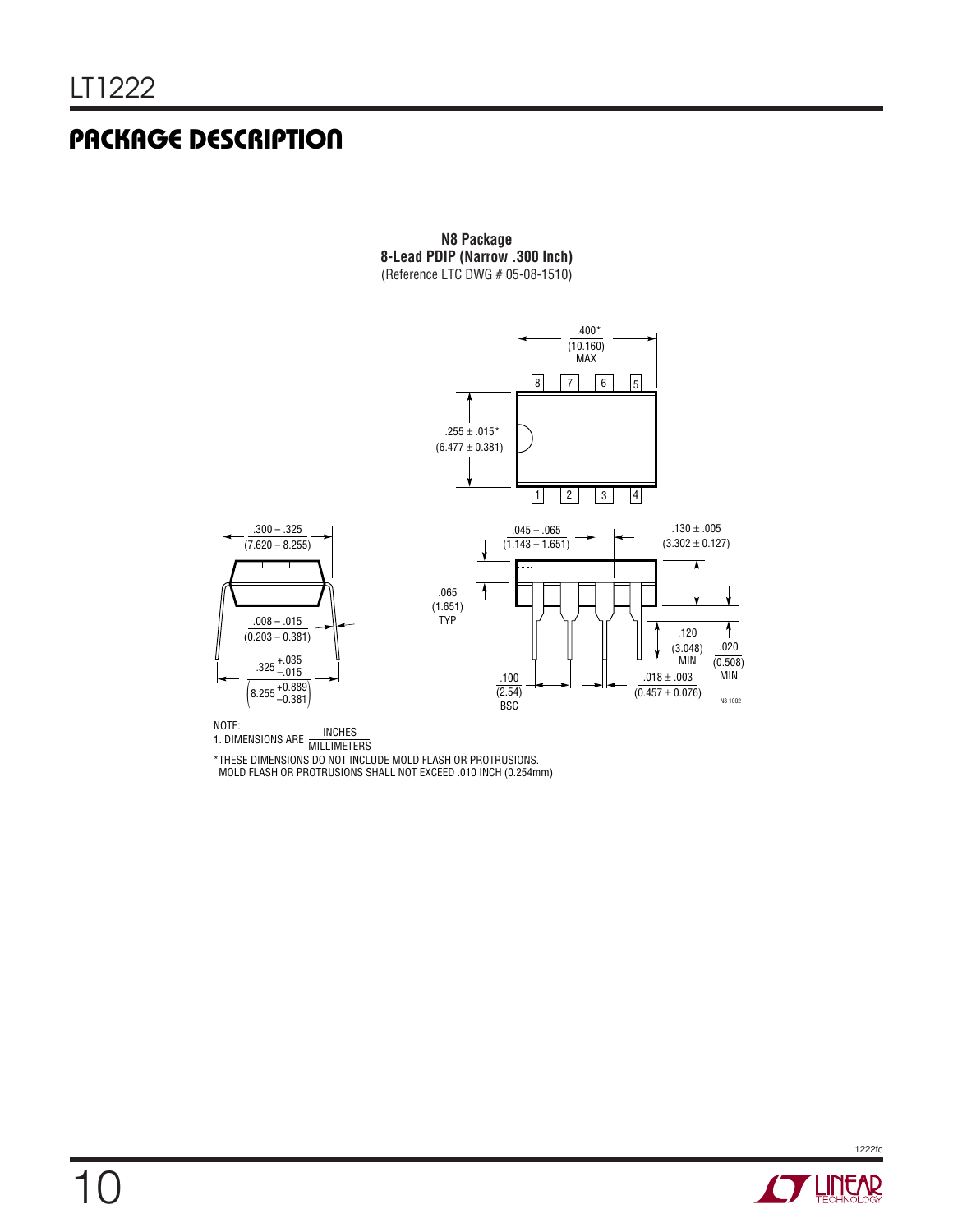### **PACKAGE DESCRIPTION U**



**S8 Package 8-Lead Plastic Small Outline (Narrow .150 Inch)** (Reference LTC DWG # 05-08-1610)

3. THESE DIMENSIONS DO NOT INCLUDE MOLD FLASH OR PROTRUSIONS. MOLD FLASH OR PROTRUSIONS SHALL NOT EXCEED .006" (0.15mm)

SO8 0303